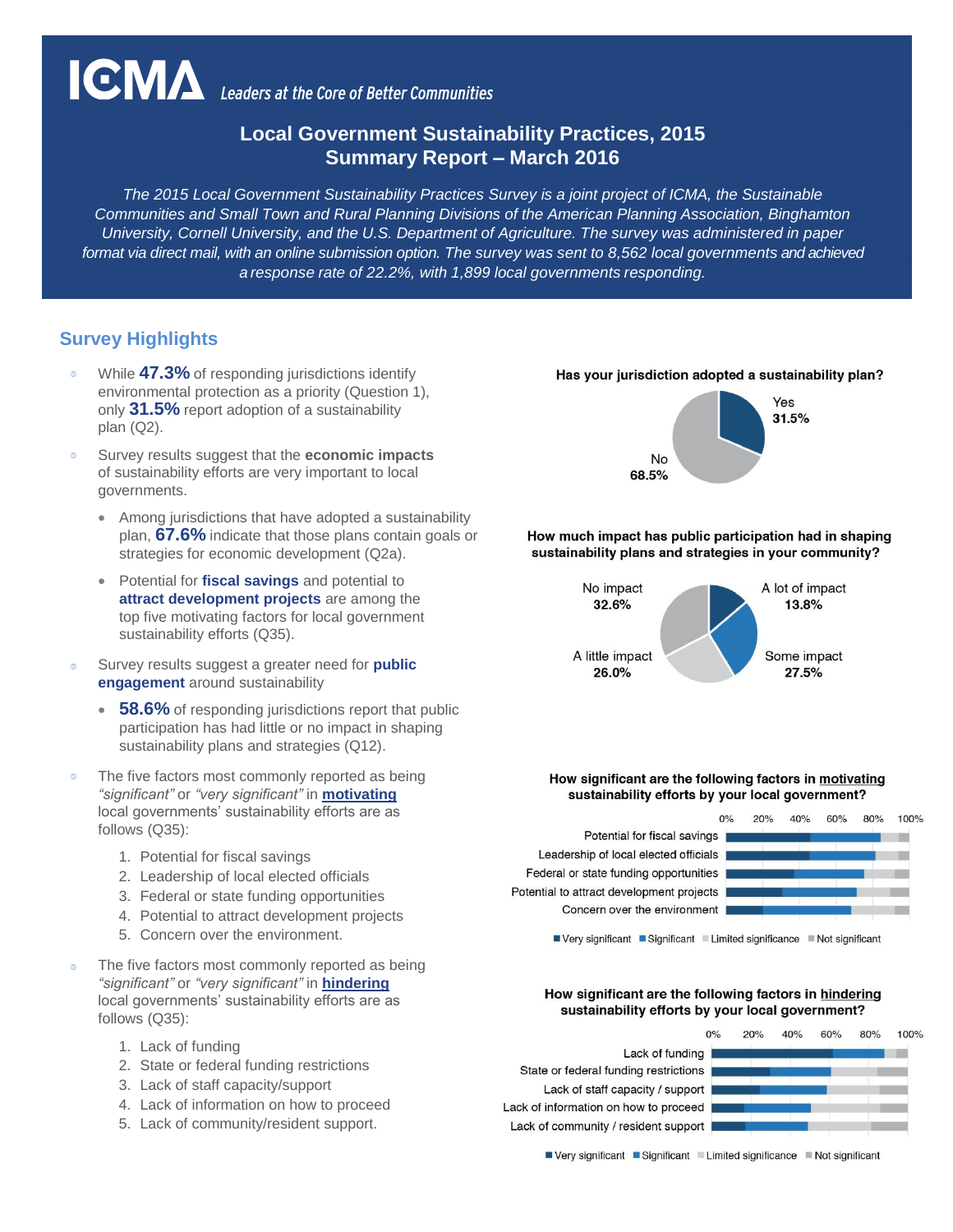# **Summary of Survey Results**

The summary below shows response percentages for each question. Please note that not all local governments answered each question, so the percentages are not based on all survey respondents. The number reporting (N) is provided for each question.

#### **1. Indicate which of the following are a priority in your jurisdiction. (Check all that apply.)** (N=1,899)

| a. Environmental protection | 47.3% |
|-----------------------------|-------|
| b. Social equity            | 26.1% |
| c. Economic development     | 90.5% |
| d. Other                    | 137%  |

**2. Has your jurisdiction adopted a sustainability plan?** (N=1,859)

| Yes | 31.5% |
|-----|-------|
| No  | 68.5% |

**2a. If "yes", please indicate if the plan contains goals or strategies for any of the following. (Check all that apply.)** (N=586)

| 21.8% |
|-------|
| 60.1% |
| 30.9% |
| 67.6% |
| 47.8% |
| 37.2% |
| 34.3% |
| 36.7% |
| 13.3% |
|       |

**2b. If "yes", does the sustainability plan include performance measures?** (N=510)

Yes 54.3% No 45.7%

**3. Which of the following sustainability actions has your government undertaken? (Check all that apply.)** (N=1,899)

| a. Dedicated a budget line item specifically for sustainability or environmental protection | 18.6% |
|---------------------------------------------------------------------------------------------|-------|
| b. Adopted a climate mitigation plan                                                        | 6.4%  |
| c. Adopted a climate adaptation plan                                                        | 3.2%  |
| d. Conducted a greenhouse gas inventory of local government operations                      | 14.1% |
| e. Conducted a greenhouse gas inventory of the community                                    | 9.1%  |
| f. Set greenhouse gas reduction targets for local government operations                     | 10.7% |
| g. Set greenhouse gas reduction targets for the community                                   | 7.0%  |

**4. Has your local government had to respond to a major disaster in the past 15 years?** (N=1,862)

Yes 76.0% No 24.0%

#### **4a. If yes, what type? (Check all that apply.)** (N=1,415)

| 1. Hurricane             | 23.7% |
|--------------------------|-------|
| 2. Earthquake            | 2.8%  |
| 3. Tornado               | 18.9% |
| 4. Wildfire              | 10.2% |
| 5. Flood                 | 53.1% |
| 6. Drought               | 15.3% |
| 7. Blizzard or ice storm | 50.5% |
| 8. Toxic spill           | 5.6%  |
| 9. Other                 | 9.1%  |

*Summary Report: Local Government Sustainability Practices | March 2016 Page 2 of 8*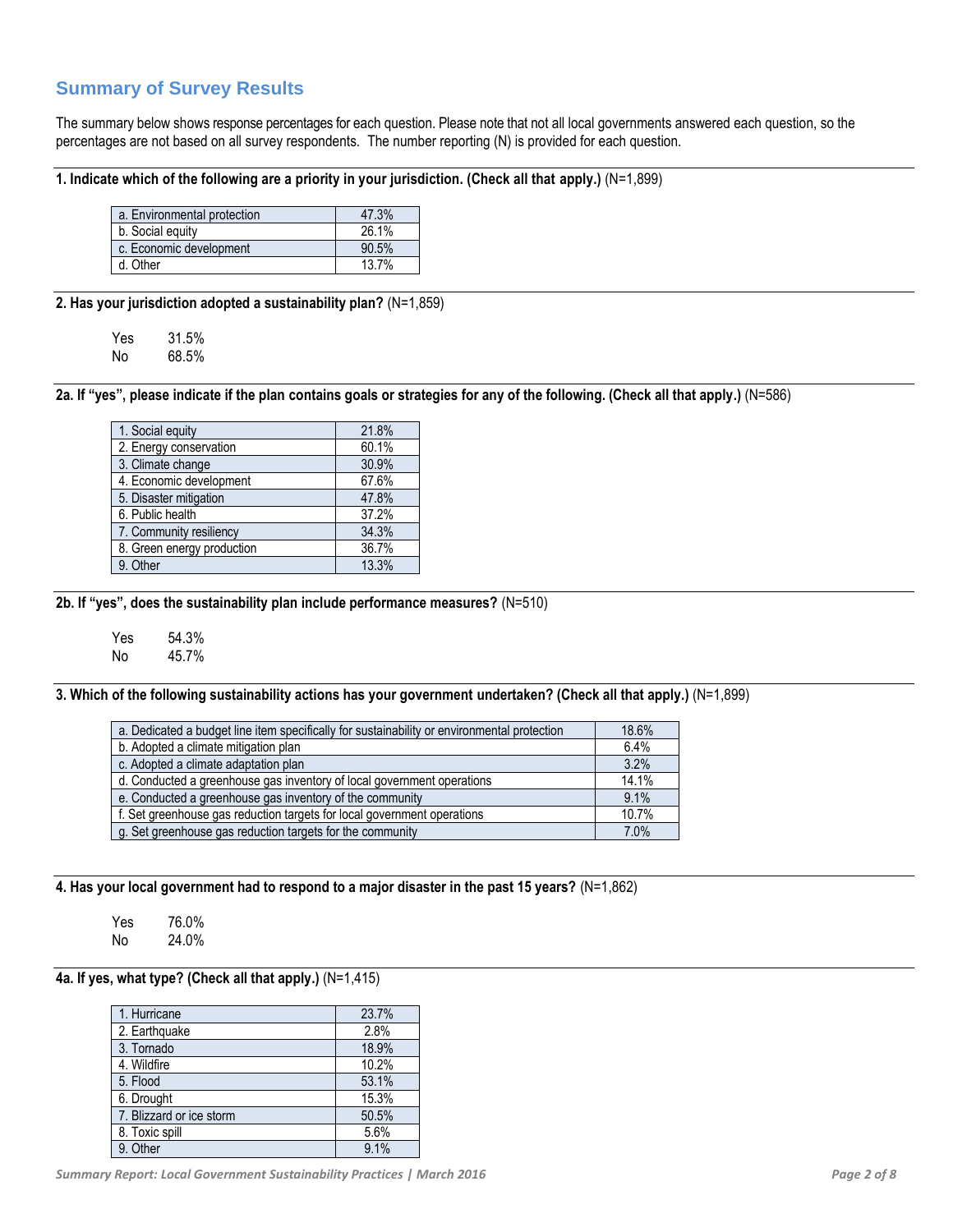**5. Do you have a hazard mitigation plan or an emergency evacuation/relocation plan?** (N=1,804)

Yes 86.9%<br>No 13.1% No 13.1%

**5a. If yes, does either plan specifically address issues of at-risk (low income, seniors, etc.) residents?** (N=1,330)

Yes 68.6% No 31.4%

#### **6. Do the departments in your jurisdiction coordinate on the following programs or policies?**

|                                                    | Yes     | No      | No program or policy |
|----------------------------------------------------|---------|---------|----------------------|
| a. Economic development (N=1,805)                  | 85.0%   | 4.4%    | 10.6%                |
| b. Land use planning/permitting (N=1,816)          | 90.6%   | 3.9%    | 5.5%                 |
| c. Environmental protection (N=1,730)              | 64.6%   | 13.4%   | 22.0%                |
| d. Seeking funding and grants (N=1,798)            | 84.5%   | $7.7\%$ | 7.8%                 |
| e. Storm water management (N=1,768)                | 81.6%   | 8.4%    | 10.1%                |
| f. Energy planning (N=1,667)                       | 40.7%   | 25.1%   | 34.3%                |
| g. Provision of affordable housing (N=1,697)       | 50.4%   | 22.0%   | 27.5%                |
| h. Hazard mitigation/evacuation planning (N=1,760) | 84.4%   | $7.0\%$ | 8.6%                 |
| i. Climate change mitigation (N=1,617)             | 11.5%   | 32.2%   | 56.3%                |
| j. Climate change adaptation $(N=1,602)$           | $9.0\%$ | 33.1%   | 57.9%                |
| k. Open space/farmland preservation (N=1,707)      | 54.7%   | 16.9%   | 28.4%                |

#### **7. Do localities in your region coordinate on the following programs or policies?**

|                                                                    | Yes   | No    | No program or policy |
|--------------------------------------------------------------------|-------|-------|----------------------|
| a. Economic development (N=1,779)                                  | 81.7% | 12.6% | 5.6%                 |
| b. Land use planning and permitting (N=1,750)                      | 72.8% | 21.4% | 5.8%                 |
| c. Environmental protection (N=1,703)                              | 61.0% | 25.1% | 14.0%                |
| d. Seeking funding and grants (N=1,741)                            | 67.8% | 23.5% | 8.7%                 |
| e. Storm water management (N=1,716)                                | 67.9% | 23.3% | 8.9%                 |
| f. Provision of affordable housing $(N=1,683)$                     | 52.8% | 31.7% | 15.6%                |
| g. Hazard mitigation/evacuation planning (N=1,737)                 | 79.5% | 13.2% | 7.3%                 |
| h. Climate change mitigation (N=1,630)                             | 20.2% | 41.7% | 38.1%                |
| i. Climate change adaptation (N=1,582)                             | 16.2% | 43.0% | 40.8%                |
| j. Open space/farmland preservation (N=1,646)                      | 48.1% | 31.9% | 20.0%                |
| k. Watershed management (N=1,693)                                  | 73.1% | 16.1% | 10.8%                |
| I. Roads, public transit, and/or bike-pedestrian systems (N=1,755) | 85.3% | 8.9%  | 5.8%                 |

## **8. Does your local government own any of the following municipal utilities? (Check all that apply.)** (N=1,899)

| a. Electric utility                                          | 10.6% |
|--------------------------------------------------------------|-------|
| b. Storm water utility                                       | 32.8% |
| c. Gas utility                                               | 3.3%  |
| d. Water utility                                             | 55.5% |
| e. District heating                                          | 0.4%  |
| f. Wastewater utility                                        | 52.9% |
| g. Communications utility (e.g., cable, telephone, Internet) | 2.8%  |

#### **9. Is any part of your community served by an electric cooperative?** (N=1,777)

| Yes | 37.4% |
|-----|-------|
| No  | 62.6% |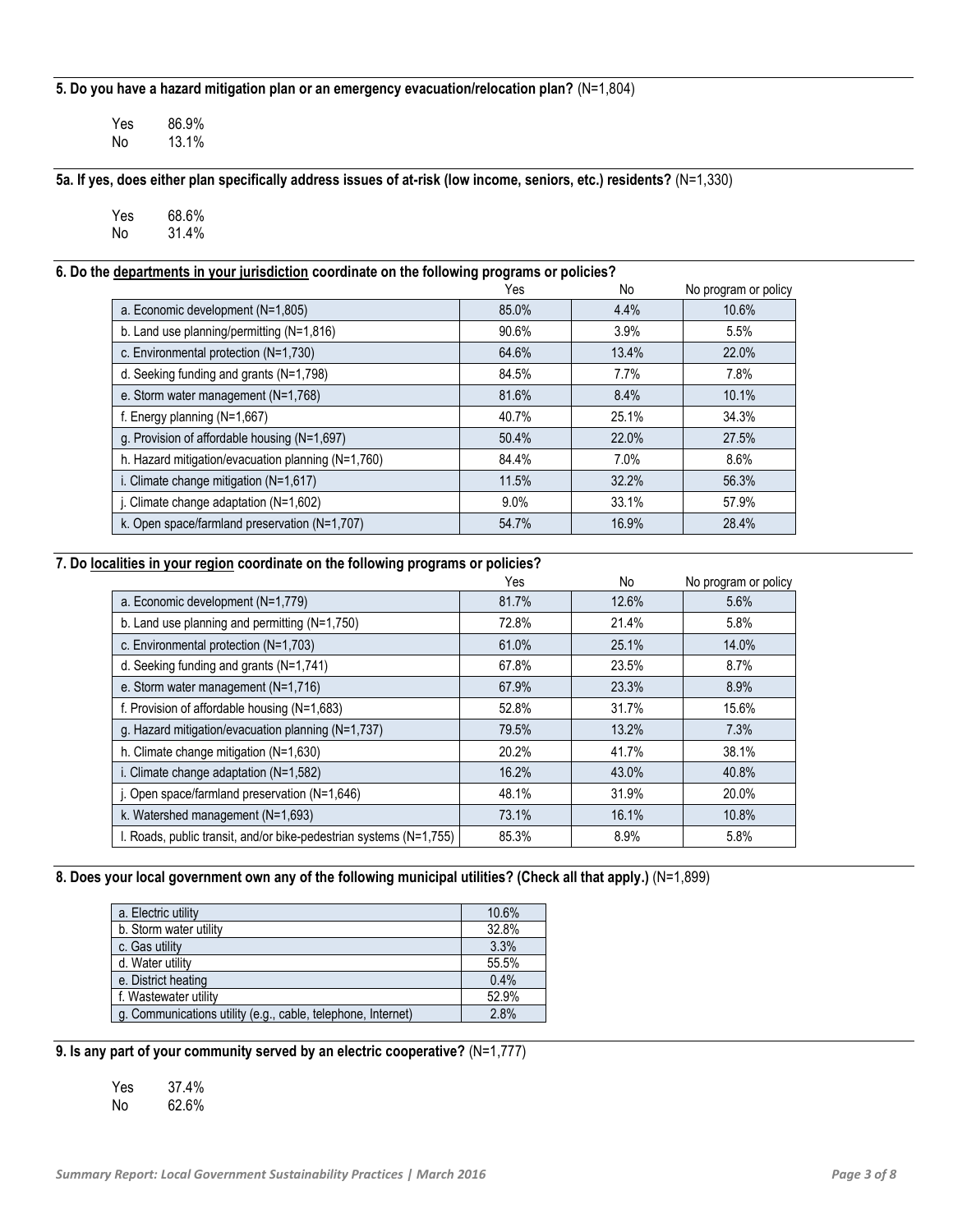**10. Does your community have a plan or program to extend Internet access to all?** (N=1,815)

| Yes | 16.3% |
|-----|-------|
| No  | 83.7% |

**11. Which scenario best describes your jurisdiction's staffing on sustainability?** (N=1,792)

| Dedicated staffing in chief elected/appointed official's office | 6.4%  |
|-----------------------------------------------------------------|-------|
| Dedicated staffing across multiple departments                  | 9.0%  |
| No dedicated staffing, but goals recognized across departments  | 24.1% |
| Dedicated staffing within a single department                   | 9.1%  |
| No dedicated staffing, but a task force/committee               | 9.3%  |
| No staffing, goal recognition, or task force/committee          | 42.2% |

**12. How much impact has public participation had in shaping sustainability plans and strategies in your community?** (N=1,762)

| A lot of impact | 13.8% |
|-----------------|-------|
| Some impact     | 27.5% |
| A little impact | 26.0% |
| No impact       | 32.6% |
|                 |       |

**13. Please indicate how residents participate in planning strategies for sustainability? (Check all that apply.)** (N=1,899)

| a. Resident committees, commissions, and/or task forces | 37.7% |
|---------------------------------------------------------|-------|
| b. Formal public hearings                               | 30.6% |
| c. Public workshops or design charrettes                | 24.9% |
| d. Community surveys                                    | 25.4% |
| e. Social media (e.g., Facebook, texting, blogs)        | 25.0% |
| f. Other                                                | 4.4%  |

**14. Which of the following energy actions has your jurisdiction taken in the last five years? (Check all that apply.)** (N=1,899)

| a. Established a fuel efficiency target for the government fleet of vehicles                                  | 13.8% |
|---------------------------------------------------------------------------------------------------------------|-------|
| b. Increased the purchase of hybrid, plug-in hybrid, electric, or other fuel efficient vehicles               | 26.2% |
| c. Installed charging stations for electric vehicles                                                          | 16.5% |
| d. Conducted energy audits of government buildings                                                            | 63.1% |
| e. Established a policy to only purchase energy star equipment when available                                 | 14.2% |
| f. Upgraded or retrofitted government facilities to higher energy efficiency of office lighting               | 64.4% |
| g. Upgraded or retrofitted traffic signals to increase efficiency                                             | 34.9% |
| h. Upgraded or retrofitted streetlights or other exterior lighting to improve efficiency                      | 45.4% |
| i. Upgraded or retrofitted government facilities to more energy efficient heating or air conditioning systems | 49.2% |
| j. Upgraded or retrofitted facilities to higher efficiency pumps in the water or sewer systems                | 28.1% |
| k. Installed solar panels on a government facility                                                            | 18.4% |
| I. Installed a geo-thermal system in a government facility                                                    | 7.5%  |
| m. Generated electricity through refuse disposal, wastewater treatment, or landfill operations                | 7.5%  |
| n. Required all new government construction projects be certified green (e.g., LEED, Energy Star, etc.)       | 9.2%  |
| o. Required all government renovation projects be certified green (e.g., LEED, Energy Star, etc.)             | 5.8%  |

**15. Do you track the impact of conservation programs on energy usage by your government?** (N=1,787)

| Yes | 29.2% |
|-----|-------|
| No  | 70.8% |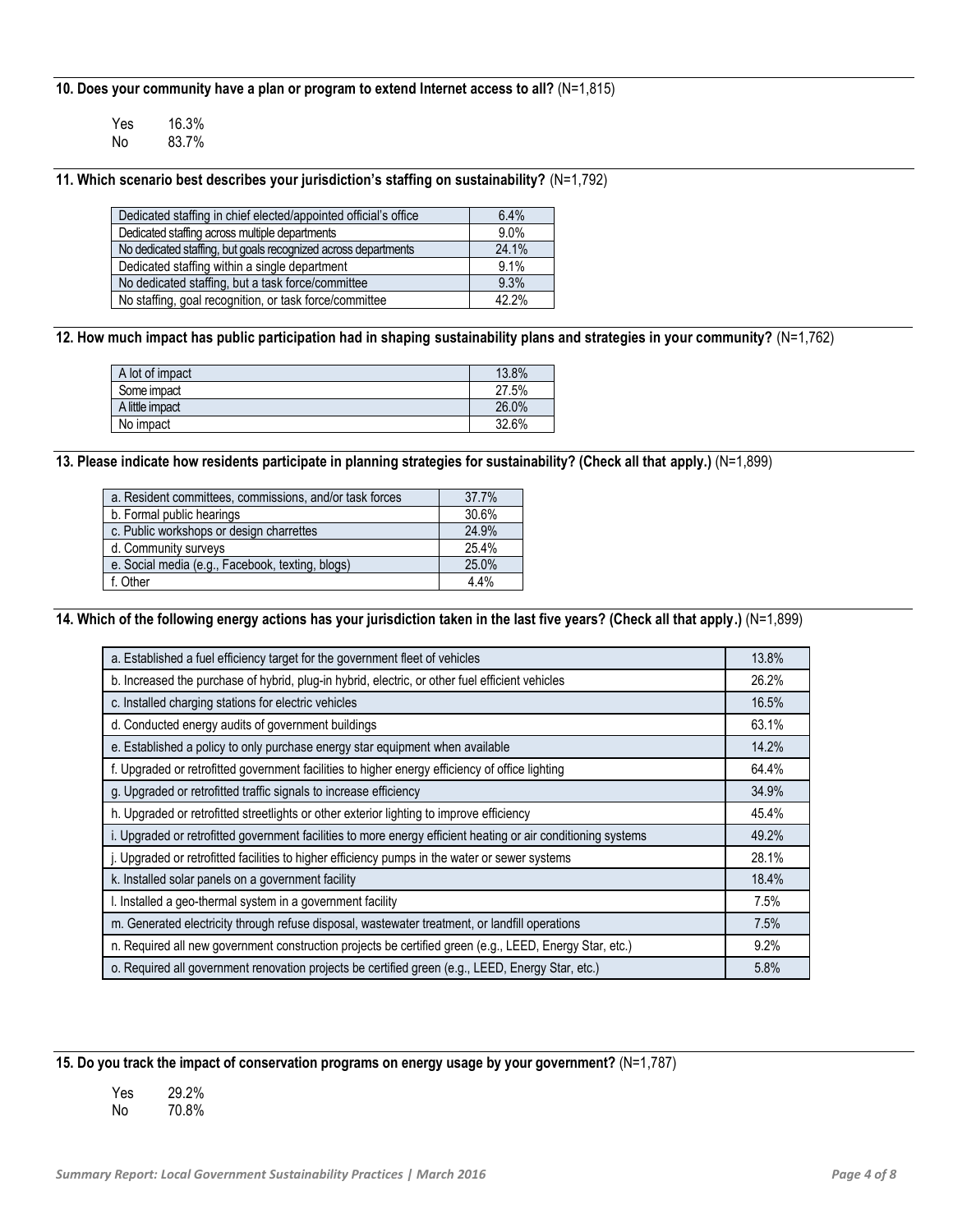**15a. If yes, have the programs reduced energy usage in government operations?** (N=536)

| Yes | 90.5% |
|-----|-------|
| No  | 9.5%  |

**16. Does your government provide or support any of the following programs to the community? (Check all that apply.)** (N=1,899)

| a. Energy audits for individual residences                          | 16.7% |
|---------------------------------------------------------------------|-------|
| b. Weatherization for <i>individual residences</i>                  | 24.1% |
| c. Heating/air conditioning upgrades for individual residences      | 12.4% |
| d. Purchase of energy efficient appliances in individual residences | 10.6% |
| e. Installation of solar equipment on individual residences         | 8.8%  |
| f. Energy audits for businesses                                     | 11.7% |
| g. Weatherization for businesses                                    | 7.7%  |
| h. Heating/air conditioning upgrades for businesses                 | 6.7%  |
| i. Purchase of energy efficient appliances for businesses           | 5.5%  |
| j. Installation of solar equipment on businesses                    | 7.6%  |
|                                                                     |       |

**17. Please indicate if your local government has any energy conservation programs targeted to assist the following: (Check all that apply.)** (N=1,899)

| a. Low-income residents     | 14.0% |
|-----------------------------|-------|
| b. Seniors                  | 8.7%  |
| c. Small businesses         | 4.5%  |
| d. Non-profit organizations | 2.7%  |
| e. None                     | 72.6% |

**18. Do you track the impact of conservation programs on energy usage in the community?** (N=1,778)

Yes 7.9%<br>No 92.1% No 92.1%

**18a. If yes, have the programs reduced energy usage in the community?** (N=207)

Yes 58.9% No 41.1%

**19. Does poor air quality disproportionately impact minority or low-income areas of your community?** (N=1,802)

| <b>Yes</b> | $4.1\%$ |
|------------|---------|
| N٥         | 58.3%   |
| Don't know | 37.6%   |

**20. Do you have local air pollution measures to reduce dust and/or particulate matter?** (N=1,769)

Yes 19.1% No 80.9%

**21. Do you have any incentives in your zoning (e.g., expedited review, density bonus, tax reductions, etc.) for developers to provide community benefits (e.g., open space conservation, affordable housing, etc.)?** (N=1,754)

Yes 38.5% No 61.5%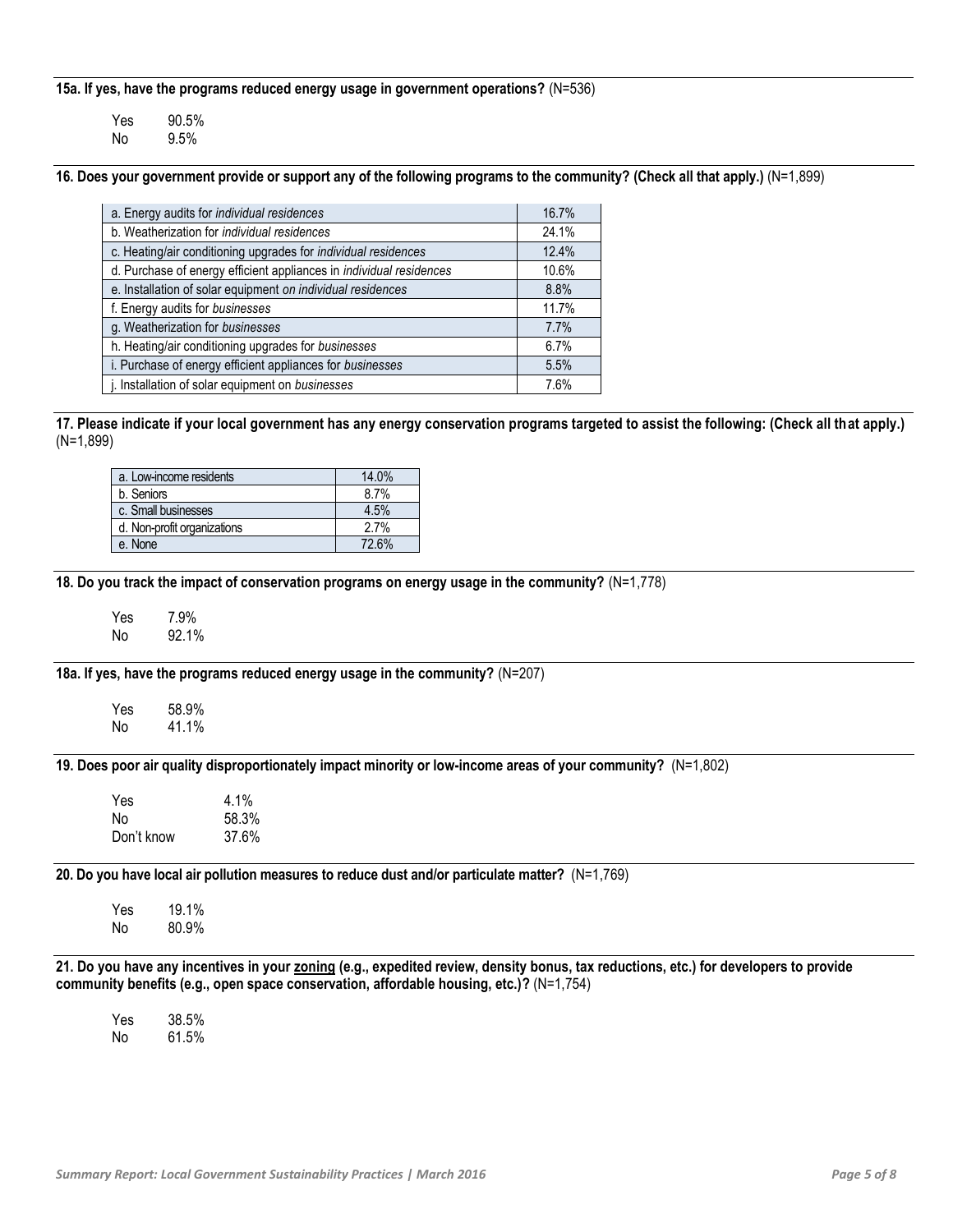#### **22. Do your regulations require, allow, or incentivize the following in any part of your jurisdiction. (Check all that apply.)** (N=1,899)

|                                                                                 | Require | Allow | Incentivize | Not applicable |
|---------------------------------------------------------------------------------|---------|-------|-------------|----------------|
| a. Higher density development near public transit nodes                         | 3.3%    | 21.0% | 6.8%        | 55.6%          |
| b. Higher density development in areas with existing infrastructure             | 3.7%    | 32.4% | 7.6%        | 41.9%          |
| c. Accessory dwelling units, such as granny flats, basement units, etc.         | 0.5%    | 33.7% | 1.1%        | 46.3%          |
| d. Mixed use development                                                        | 5.6%    | 54.4% | 8.0%        | 23.2%          |
| e. Sidewalks in new developments                                                | 46.7%   | 20.5% | 2.1%        | 21.2%          |
| f. Clustered (conservation) subdivision design                                  | 4.8%    | 40.7% | 5.3%        | 35.2%          |
| g. Low-impact design/green infrastructure (e.g., bioswales, rain gardens, etc.) | 10.4%   | 35.9% | 6.6%        | 34.4%          |
| h. Sustainable or green residential or commercial building standards            | 5.1%    | 33.6% | 5.9%        | 39.1%          |

**23. If you have sustainable building policies, have they resulted in more green buildings?** (N=1,762)

| Yes       | 11.9% |
|-----------|-------|
| No        | 11.7% |
| No policy | 76.4% |

**24. Do you levy developer impact fees on any projects in your jurisdiction to pay for community benefits?** (N=1,779)

Yes 36.2% No 63.8%

**25. Which of the following actions has your government taken to reduce or manage water usage? (Check all that apply.)** (N=1,899)

| a. Reuse of grey or reclaimed water in government buildings, public parks, or public facilities             | 14.4% |
|-------------------------------------------------------------------------------------------------------------|-------|
| b. Provide for the reuse of grey water or reclaimed water on the landscaping of private homes or businesses | 9.6%  |
| c. Use water price structure to encourage water conservation                                                | 26.9% |
| d. Other incentives for water conservation behaviors by city, residents, and businesses                     | 18.0% |
| e. Protect low-income households from water service shut off                                                | 8.1%  |
| a. Reuse of grey or reclaimed water in government buildings, public parks, or public facilities             | 14.4% |
|                                                                                                             |       |

**26. Do you track the impact of water conservation programs on water usage?** (N=1,778)

Yes 21.7%<br>No 78.3% No 78.3%

**26a. If yes, have the programs reduced water usage in the community?** (N=472)

Yes 72.0% No 28.0%

**27. Do you track quality-of-life indicators, such as education, cultural, diversity, and social well-being?** (N=1,775)

Yes 26.9% No 73.1%

**28. Which of the following programs does your local government provide? (Check all that apply.)** (N=1,899)

| a. Financial support/incentives for affordable housing | 30.2% |
|--------------------------------------------------------|-------|
| b. Supportive housing for people with disabilities     | 14.9% |
| c. Funding for early child care and education          | 15.9% |
| d. Housing options in community for homeless persons   | 11.8% |
| e. Housing options for elderly                         | 19.5% |
| f. After school programs for children                  | 27.8% |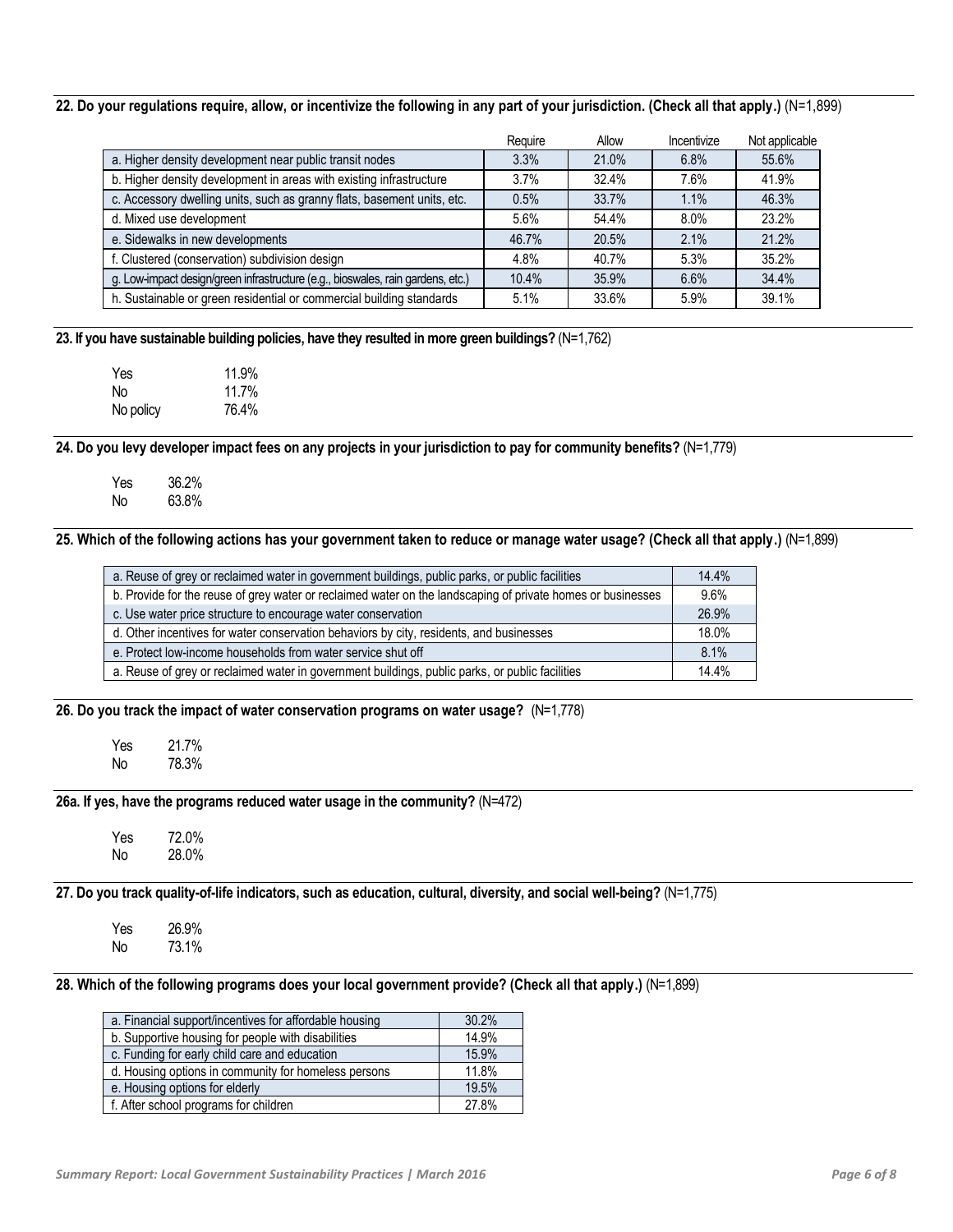**29. Does your government provide direct support (e.g., land, water, or other services) to community gardens?** (N=1,813)

| Yes | 36.4% |
|-----|-------|
| No  | 63.6% |

# **30. Has your government added or adopted any of the following in the past five years? (Check all that apply.)** (N=1,899)

| a. Expanded public transit                                       | 25.2% |
|------------------------------------------------------------------|-------|
| b. Widened sidewalks                                             | 36.3% |
| c. Walking or biking trails                                      | 63.5% |
| d. Car sharing program                                           | 4.4%  |
| e. Charging stations for electric vehicles                       | 16.4% |
| f. Expanded dedicated bike lanes on streets                      | 32.1% |
| g. Bike sharing program                                          | 5.4%  |
| h. Public transportation programs to assist low-income residents | 21.5% |

# **31. Please indicate which actions your government has taken to reduce or manage waste. (Check all that apply.)** (N=1,899)

| a. Implemented an internal recycling program in your local government                       | 65.8% |
|---------------------------------------------------------------------------------------------|-------|
| b. Require minimum of 30% post-consumer recycled content for office paper use in government | 11.5% |
| c. Community-wide, curbside recycling collection program for homes                          | 57.1% |
| d. Community-wide, curbside recycling collection program for commercial properties          | 25.3% |
| e. Recycling of household hazardous waste                                                   | 51.7% |
| f. Recycling of household electronic equipment (e-waste)                                    | 55.3% |
| g. Community-wide collection of yard waste material for composting                          | 45.9% |
| h. Community-wide collection of food waste for composting                                   | 7.4%  |
| i. Pay-As-You-Throw program with charges based on the amount of waste discarded             | 9.5%  |
| j. Restrictions or bans on the use of plastic grocery bags                                  | 4.6%  |

**32. Do you track the impact of recycling programs on recycling rates?** (N=1,811)

| Yes | 44.7% |
|-----|-------|
| No  | 55.3% |

# **32a. If yes, have the programs increased recycling?** (N=819)

Yes 84.9%<br>No 15.1% No 15.1%

#### **33. In developing sustainability strategies, how important are each of the following as sources of information?**

|                                                                                 | Very important | Important | Somewhat<br>important | Not important |
|---------------------------------------------------------------------------------|----------------|-----------|-----------------------|---------------|
| a. Federal government (N=1,709)                                                 | 19.6%          | 35.2%     | 29.9%                 | 15.3%         |
| b. State government $(N=1,725)$                                                 | 28.3%          | 40.4%     | 23.4%                 | 7.9%          |
| c. Local, regional, or national environmental groups (N=1,716)                  | 30.8%          | 40.6%     | 21.2%                 | 7.4%          |
| d. Appointed resident commissions or advisory boards (N=1,667)                  | 22.3%          | 38.2%     | 24.2%                 | 15.3%         |
| e. Examples of other municipalities (N=1,703)                                   | 30.7%          | 47.4%     | 17.3%                 | 4.6%          |
| f. National or state local government organizations (e.g., ICMA) (N=1,699)      | 14.7%          | 44.7%     | 30.8%                 | 9.9%          |
| g. Regional governmental organizations (e.g., Council of Governments) (N=1,690) | 18.9%          | 43.7%     | 26.0%                 | 11.4%         |
| h. Articles in professional magazines and websites $(N=1,662)$                  | $9.0\%$        | 34.8%     | 42.4%                 | 13.8%         |
| i. Other $(N=178)$                                                              | 23.0%          | 14.6%     | 15.2%                 | 47.2%         |